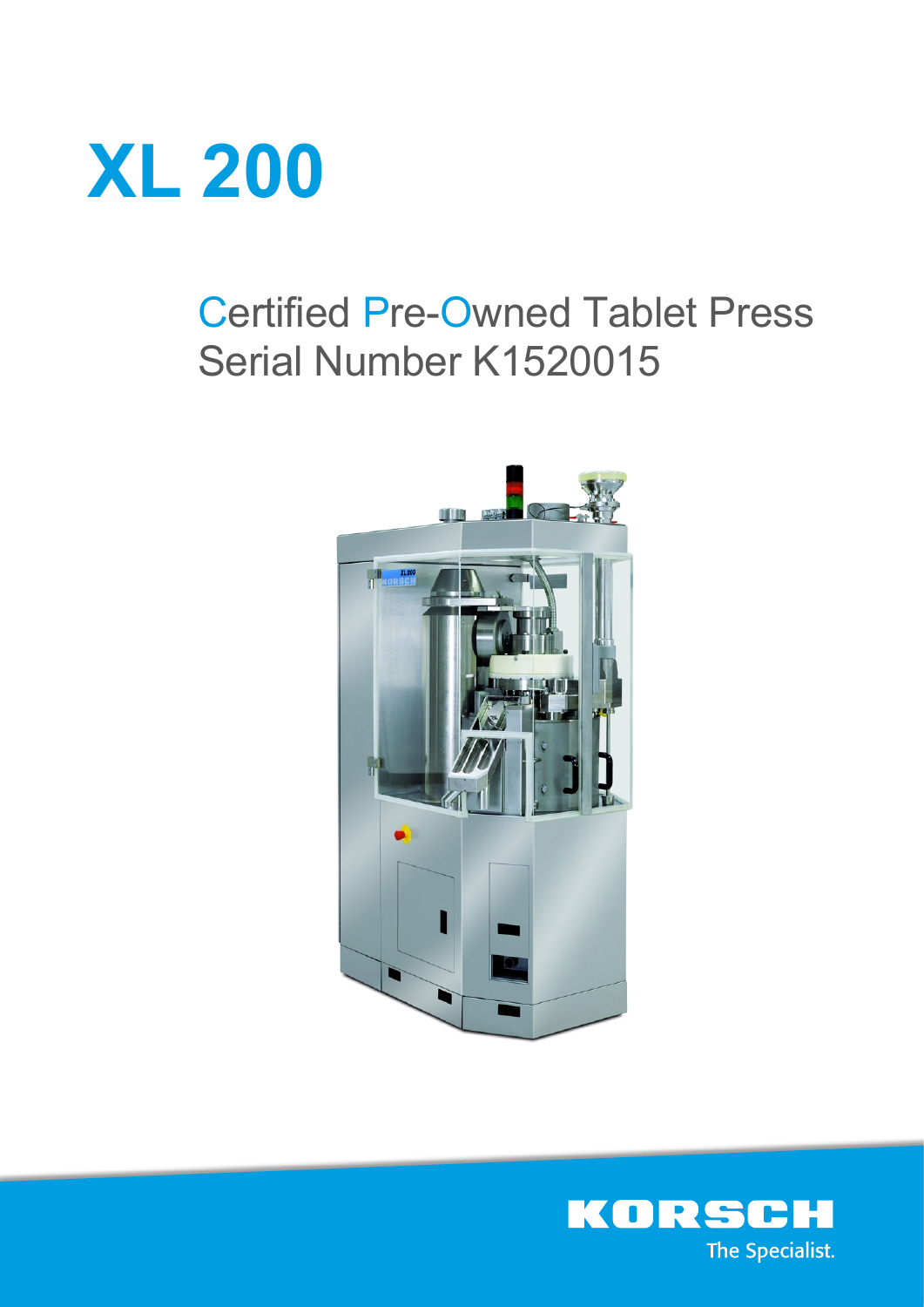

### **1. Tablet Press Description**

### **1.1 General Description**

Certified Pre-Owned KORSCH XL 200 Tablet Press, manufactured in 2003 and fully refurbished in 2021. The XL 200 is a single-sided, mid-sized rotary tablet press.

### **1.2 Key Features**

- Single-Layer Execution
- 25-Station, TSM B Turret
- Exchangeable Turret Capability
- **Keyways in Upper Turret**
- **GMP Compression Zone**
- Multi-Function Column (MFC)
- Compression Roller Column Precompression
- Compression Roller Column Main Compression
- Motorized Adjustment Tablet Thickness
- Motorized Adjustment Insertion Depth
- Motorized Adjustment Dosing Cam
- Rotary, 3-Chamber Force Feeder
- Central Machine Control Diagnostic System
- Composite Cam Track Design
- Frequency Drive on Main Motor
- 2-Channel Discharge Chute
- 3-Zone Central Lubrication System
- Additional Lubrication Zone at Ejection Cam
- Fill Cam (14 mm)
- Windows 10 Platform
- Allen-Bradley ControlLogix PLC Platform



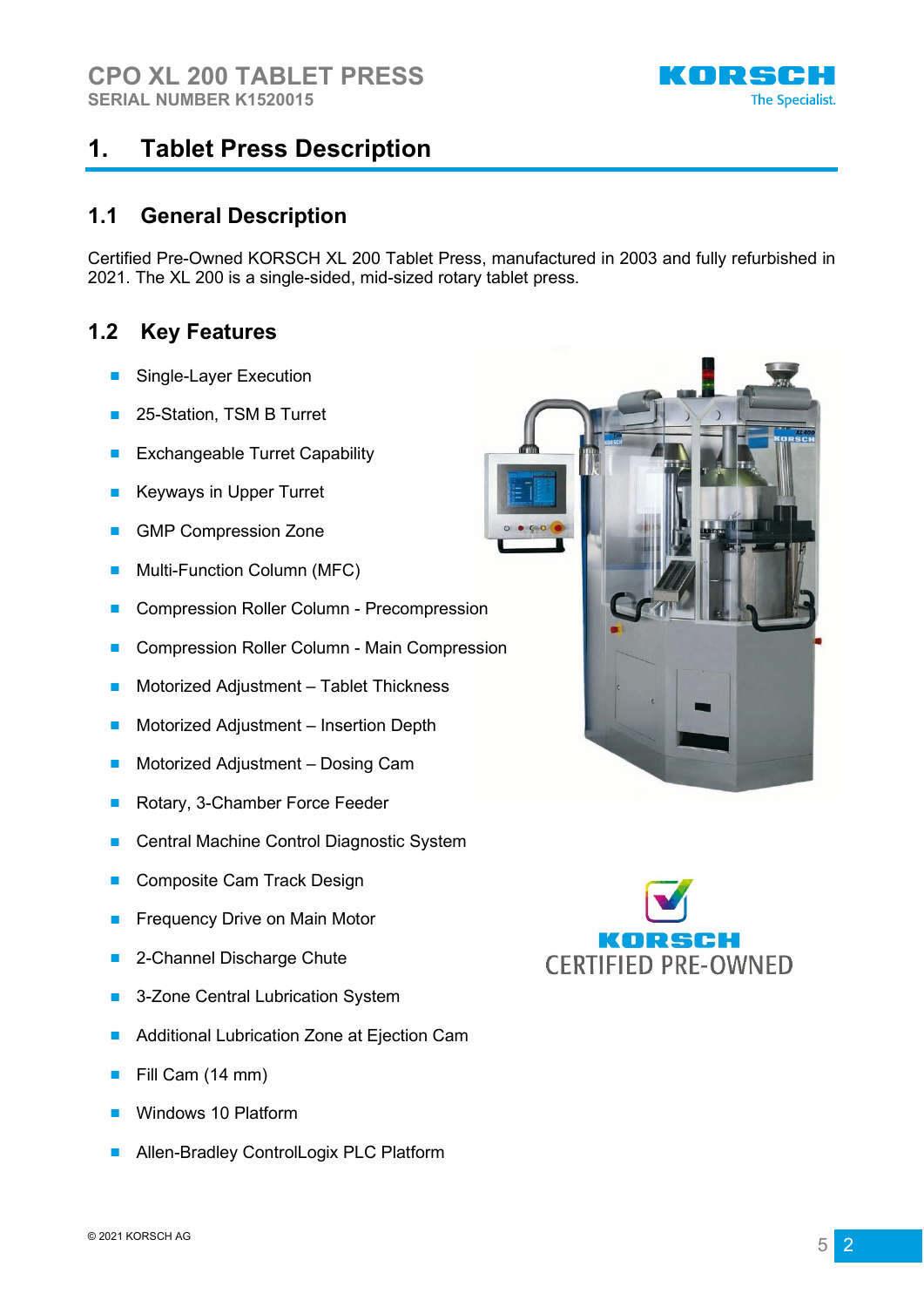

- HMI Touch Screen
- Password Login
- Product Recipe
- Event Log
- Alarm and Alarm History
- Fully Compliant with 21 CFR Part 11

### **2. Press Force Control**

- Display of Average Force Precompression
- Display of Average Force Main Compression
- Display of Single Forces by Punch Station Precompression
- Display of Single Forces by Punch Station Main Compression
- Feedback to Dosing Cam for Tablet Weight Control
- Display of Standard Deviation of Main Compression Force
- Entry of Press Force Limits Precompression
- Entry of Press Force Limits Main Compression
- Press Force Trending and Storage for Batch Report
- Full Functionality with Reduced Tools Configuration

### **3. Single Tablet Rejection:**

- Rejects an Individual Tablet at All Press Speeds
- Records and Displays Punch Station as Tablets are Rejected
- Entry of Maximum Rejects from a Single Punch Station
- Entry of Maximum Rejects from All Punch Stations
- Reject Set-Up Parameters Stored in Product Recipe
- Reject Log Report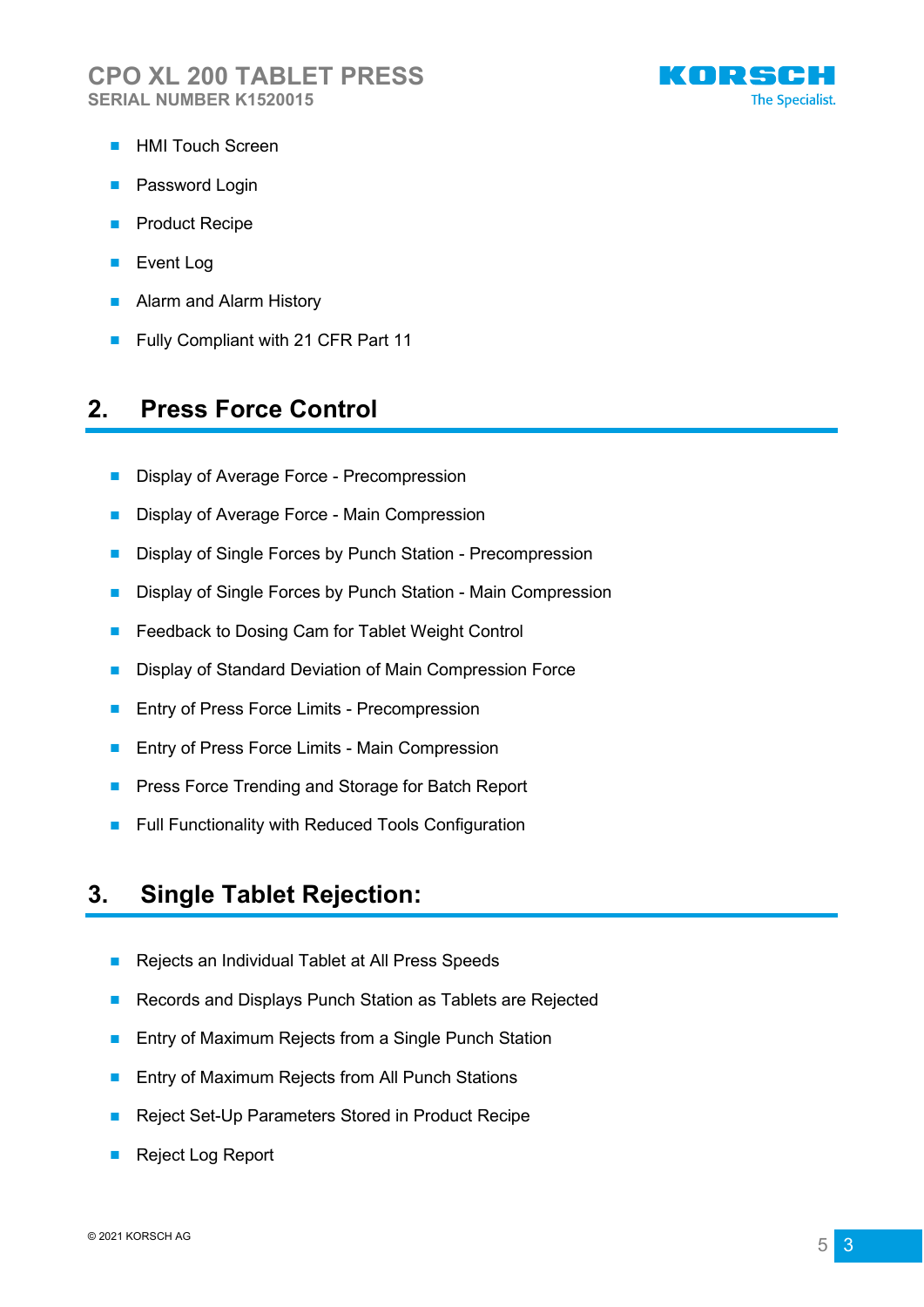

# **4. Machine Specifications:**

| <b>Punch Stations</b>           | 25           |
|---------------------------------|--------------|
| Press Tools                     | <b>TSMB</b>  |
| Main Compression Force          | 80 kN        |
| Precompression Force            | <b>40 kN</b> |
| Maximum Tablet Diameter         | <b>16 mm</b> |
| Press Speed                     | 5-120 RPM    |
| Output (Tabs/Hour)              | 180,000      |
| <b>Pitch Circle</b>             | 285 mm       |
| <b>Maximum Tablet Thickness</b> | 8.5 mm       |
| Net Weight                      | 2,600 kg     |